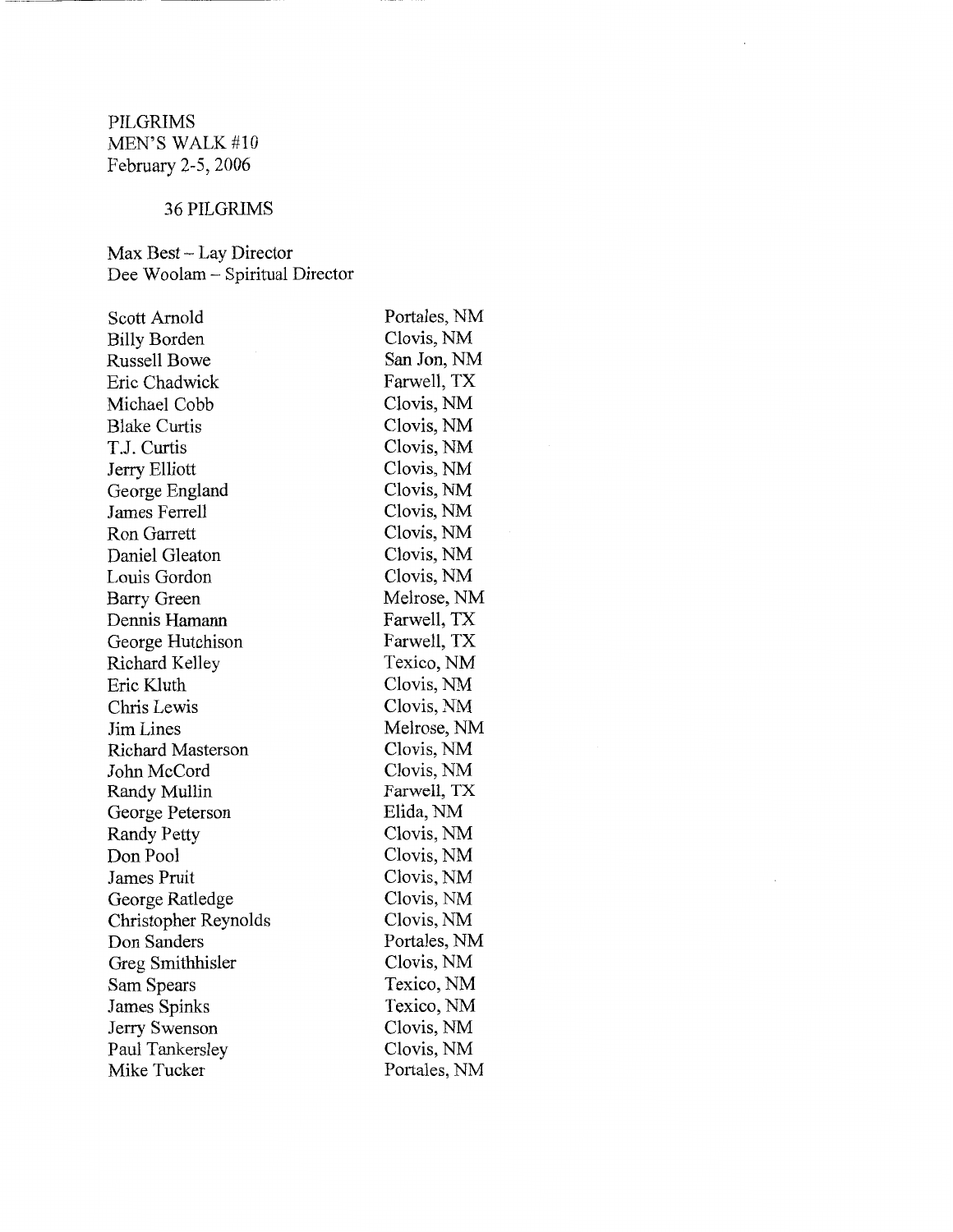#### TEAM

Max Best, LD Dee Woolam, SD Jay Macha, ASD Robert Kerby, ASD Ron Lacy, ASD Dusty Leatherwood, ASD Bob Waters, ALD Don Reid, ALD Duke Kirkland, ALD Vick Christian, TL Robert Klump, TL Travis Denton, TL Loren Martin, TL Derrill Mitchell, TL Mark Osborn, TL Steve Reed, ATL Craig Albin, ATL Jim Hunsucker, ATL Phil Teakell, ATL Paul Grider, ATL David Boswell, ATL Stephen Schilling, BR David George, PLD Pat Boone MD Neal Delk, AMD Michael Dean, AMD Todd Christian, Angel Jim Beevers, Angel Rob Roark, PW Mike Richmond, PW Sid Strebeck, PW Bobby Thatcher, PW Darryl Bender, PW Mike Wells, PW Billy Rucker, PW Mark Howard, PW

Perseverance Means of Grace Prevenient Grace Obstacles to Grace Justifying Grace Sanctifying Grace Fourth Day Growth Through Study **Priorities** 

Body of Christ Priesthood of all Believers Changing Our World

Christian Action Life in Piety Discipleship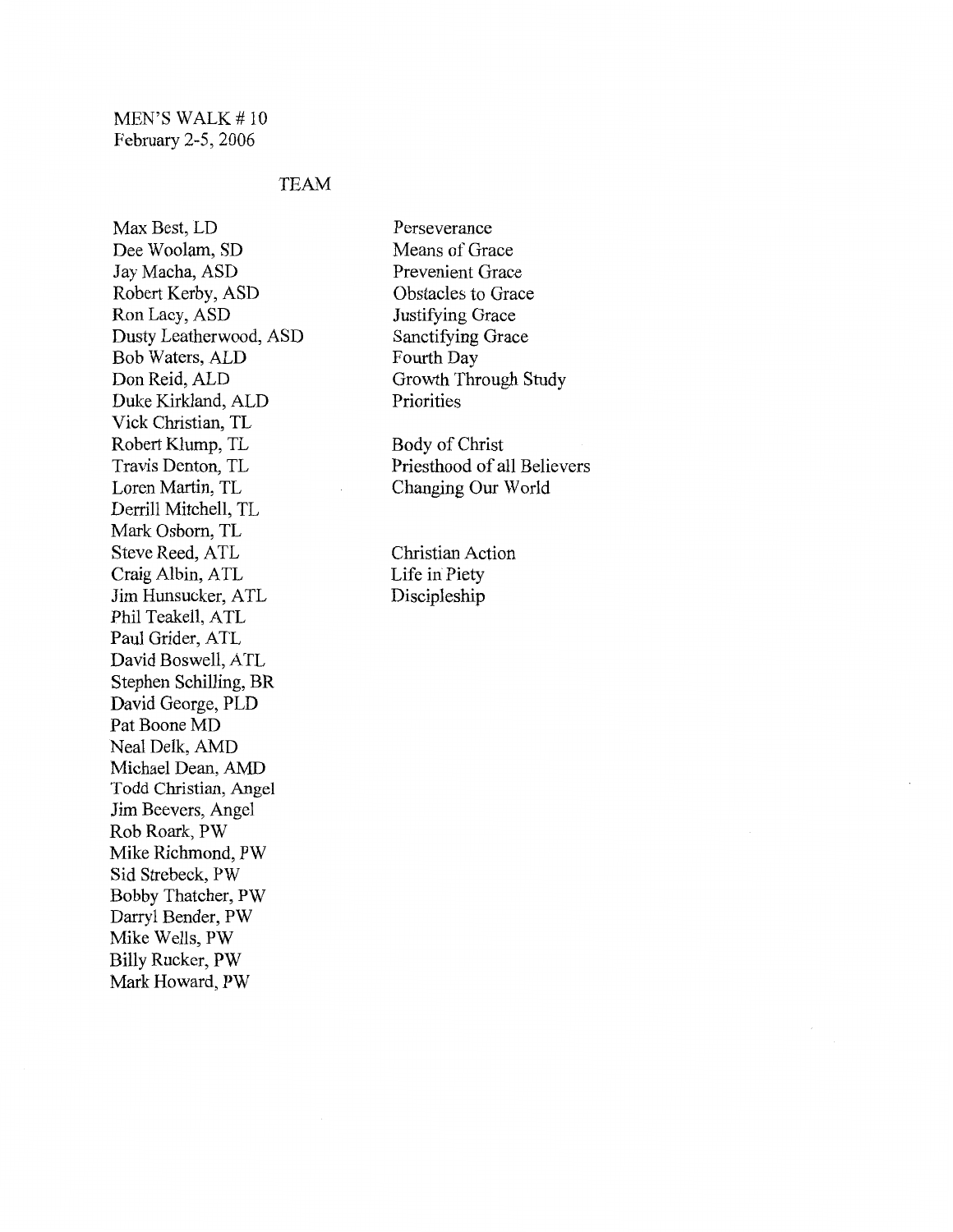## W-11 PILGRIMS March 2-5, 2006 Brenda Wren- Lay Director Danny Sanders- Spiritual Director

35 Pilgrims

| Jan Bethurum           | Clovis, NM    |
|------------------------|---------------|
| Angelica Burton        | Clovis, NM    |
| Donna Carpenter        | Portales, NM  |
| Felicia Chavez         | Clovis, NM    |
| Catherine Cobb         | Clovis, NM    |
| Suzanne Cooper         | Portales      |
| Terri Curtis           | Clovis, NM    |
| <b>Betty Dean</b>      | Irving, TX    |
| Toya DeLeon            | Bovina, TX    |
| Alice Elliott          | Clovis, NM    |
| Shannon Franklin       | Clovis, NM    |
| <b>Charlotte Frink</b> | Clovis, NM    |
| Melissa Garland        | Clovis, NM    |
| Jan Garrett            | Clovis, NM    |
| Donna Gilchrest        | Clovis, NM    |
| Rosemary Grider        | Clovis, NM    |
| Deirdre Guthals        | Clovis, NM    |
| Kandy Hutchins         | McAlister, NM |
| Margaret Hutchison     | Farwell, TX   |
| La Shauna Kelley       | Clovis, NM    |
| Laura Leeder           | Clovis, NM    |
| Christy Masterson      | Clovis, NM    |
| Barbara Maupin         | Melrose, NM   |
| Cindy Mitchell         | Clovis, NM    |
| Lashana Pace           | Clovis, NM    |
| Jamie Petty            | Clovis, NM    |
| Amy Roach              | Farwell, TX   |
| Sally Russell          | Melrose, NM   |
| Gina Sanders           | Portales, NM  |
| Susan Skipworth        | Clovis, NM    |
| Glenda Sours           | Melrose, NM   |
| Brenda Spinks          | Texico, NM    |
| <b>Betty Swenson</b>   | Clovis, NM    |
| Kimberly Walker        | Portales, NM  |
| Debbie Zurzolo         | Clovis, NM    |

 $\Delta \phi$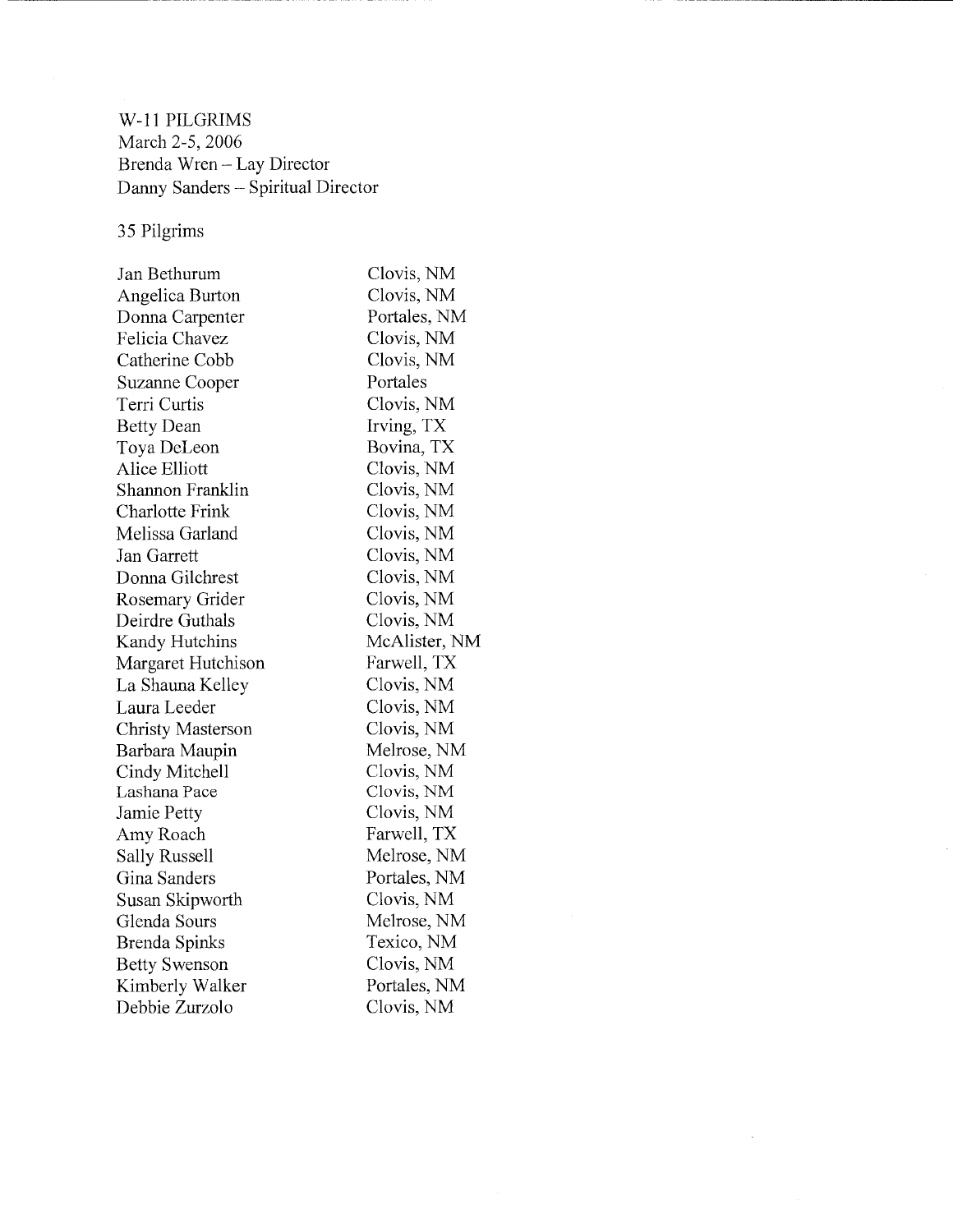WOMEN'S WALK #11 March 2-5,2006

#### TEAM

Brenda Wren- LD- Perseverance Danny Sanders - SD - Means Of Grace Monty Leavell -ASD - Sanctifying Grace, Prevenient Grace Scott Spitsberg ASD- Justifying Grace Durward Wofford- ASD- Obstacles To Grace Sharon Armstrong - TL LuAnn Fillpot- TL- Christian Action Denise Johnson- TL- Discipleship Marsha Shade - TL - Priesthood Of All Believers Candy Dyer- TL - Body Of Christ Cindy Harth - TL - Growth Through Study Linda Moss - ATL Margarita Dillon - ATL Jill Denton - ATL - Changing Our World Tena Spitsberg- ATL Pat Ritch - ATL Donann Teague- ATL- Life In Piety Vicki Milloy- ALD- Fourth Day Pat Corley - ALD - Priority Jenn Wines - ALD Sheryl Sanders - BR Hayley Christian - PLD Cindy Klein Kennedy- MD Kelly Steward - AMD Deidre Osborn - Angel Roberta Howard- Angel Kristin Kasel - PW Gloria Hutchins- PW Brenda Logan - PW Tanya Chadwick- PW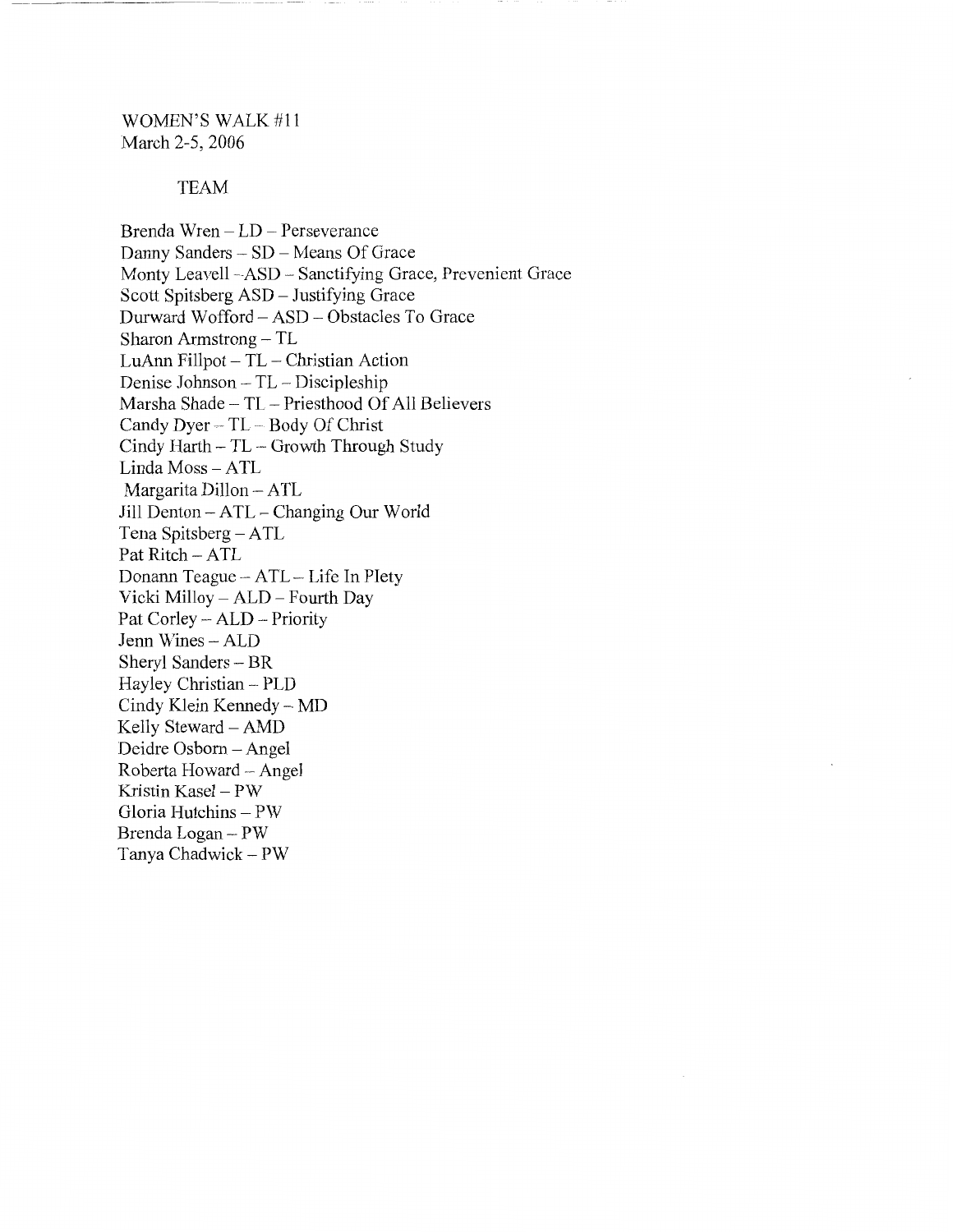#### WOMEN'S WALK#12 PILGRlMS

June 7-10. 2006 Kristy White - Lay Director Robert Kerby- Spiritual Director

36 Pilgrims Alice Armstrong Sherry Arnold Sarah Bailey Cindy Beck Sarah Bolyard Patsy Cox Kenda Dickenson Charlotte Eaton Janet Fields Jennifer Garcia Janie Garland Francesca Gillespie Erin Harper Cinda Healer Sheryl Hieronymus Becky Ingram Ofelia Jasso Gila Kelley Sharmon Lam Andrea Lamma Leanne Lewis Oneida Lopez Jo Beth Massey Teresa Montoya Carrie Nigreville Jeanna Pace Rhonda Payne Libby Peabody Scotty Savage Melinda Shaw Elsie Shireley Cherie' Townsend Kris Vigil Maryjean Willard Lorri Williams Erin Wood

Farwell, TX Portales, NM Clovis, NM Clovis, NM Clovis, NM Crane, TX Clovis, NM Clovis, NM Portales, NM Clovis, NM Clovis, NM Clovis, NM Muleshoe, TX Clovis, NM Clovis, NM Clovis, NM Elida, NM Texico, NM Clovis, NM Clovis, NM Grady, NM Muleshoe, TX Portales, NM Clovis, NM Clovis, NM Clovis, NM Portales, NM Texico, NM Portales, NM Melrose, NM Portales, NM Portales, NM Portales, NM Texico, NM Farwell, TX Clovis, NM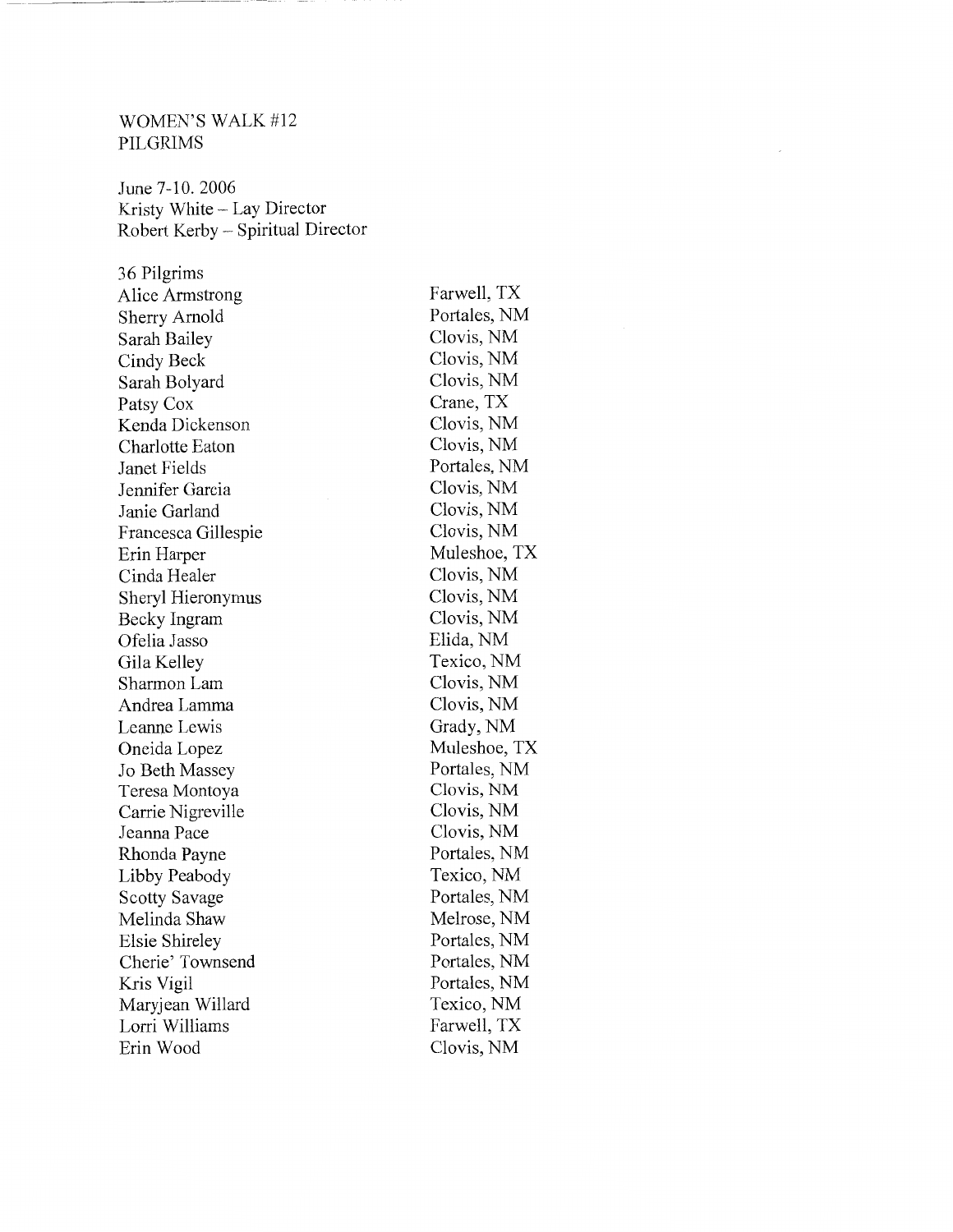### WOMEN'S WALK #12 June  $7 - 10$ , 2006 TEAM

-----~---~ -- --~

| Kristy White $-LD$       | Perseverance                |
|--------------------------|-----------------------------|
| Robert Kerby – SD        | Means of Grace              |
| Dee Woolam - ASD         | <b>Sanctifying Grace</b>    |
| Wayne Kinman - ASD       | Prevenient Grace            |
| Herb Gage - ASD          | Justifying Grace            |
| Richard Masterson - ASD  | Obstacle to Grace           |
| Amy Kerby – TL           |                             |
| Brenda Logan – TL        |                             |
| Caroyly Reed - TL        | Body of Christ              |
| Robin Gregory $-TL$      | Christina Action            |
| Laura Woolam - TL        |                             |
| Karen Gonser - TL        |                             |
| Alyson Actkinson - ATL   | Growth Through Study        |
| Kerrie Beevers - ATL     | Priesthood of All Believers |
| Alice Pierce - ATL       |                             |
| Vicki Grider - ATL       | Discipleship                |
| Gina Guitierrez - ATL    | Life In Piety               |
| Stacey Johnson - ATL     | Changing Our World          |
| Karen Schilling - ALD    |                             |
| Lorraine Weingates - ALD | Priority                    |
| Peggy Goettsch – ALD     | Fourth Day                  |
| Jennifer Allen – BR      |                             |
| Alice Richmond - PLD     |                             |
| Rhonda Murphree – MD     |                             |
| Audrey Murphree - AMD    |                             |
| Carolyn Wiseman - AMD    |                             |
| Rhonda Kirkland - Angel  |                             |
| Deanna Krach - Angel     |                             |
| Gloria Hutchins - PW     |                             |
| Sheran Martin - PW       |                             |
| Linda Moss -- PW         |                             |
| Joeli Cathey – PW        |                             |
| Flo Davis - PW           |                             |
| Rhonda Boswell - PW      |                             |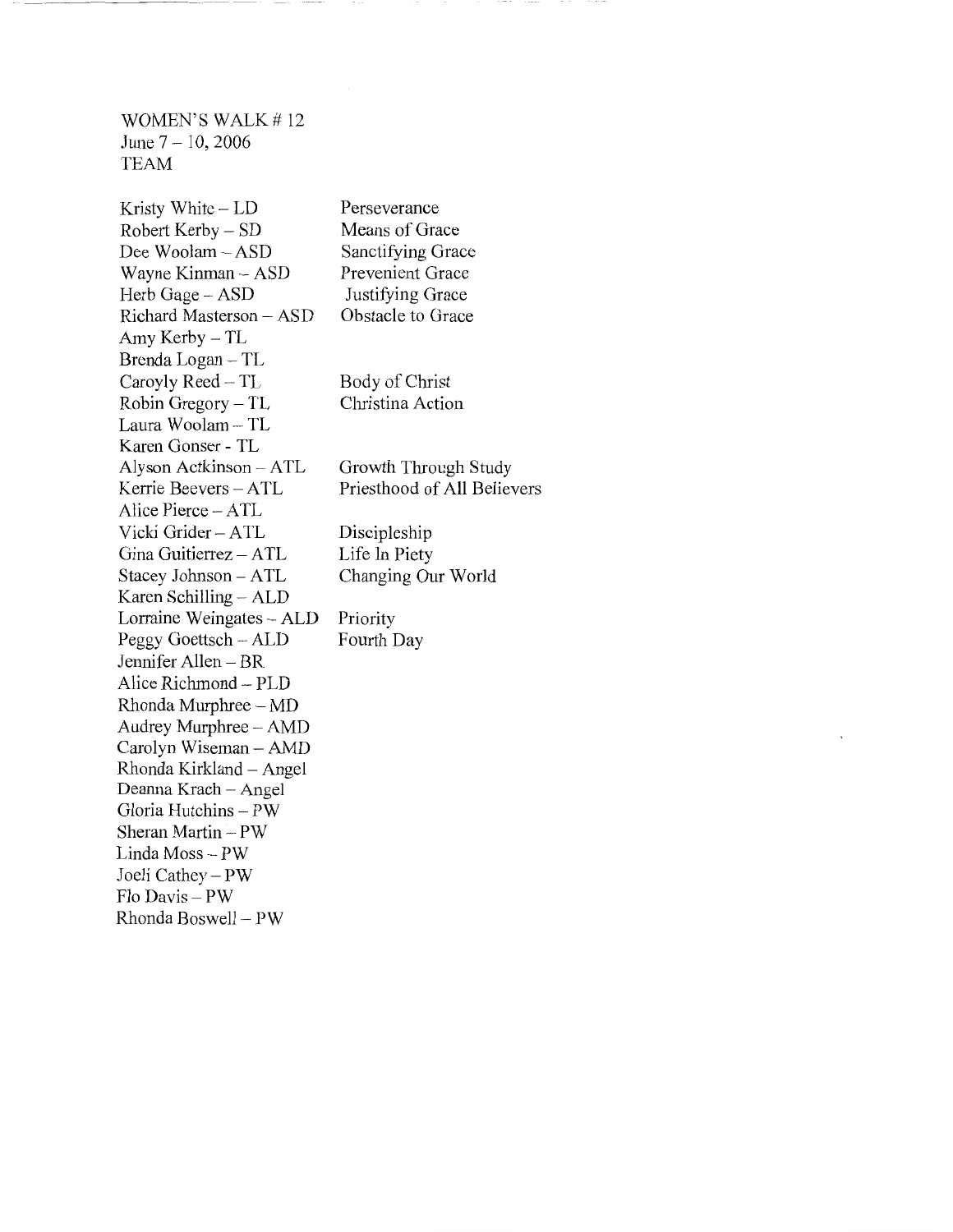## MEN'S WALK #11 GREG HOWARD- LAY DIRECTOR DURWARD WOFFORD- SPIRITUAL DIRECTOR July 19-22, 2006

 $\cdot$ 

### 36 PILGRIMS

| Tye Albus              | Levelland, TX |
|------------------------|---------------|
| Mark Anderson          | Clovis, NM    |
| Darryl Baldwin         | Clovis, NM    |
| Robert Beck            | Clovis, NM    |
| Ron Biddle             | Clovis, NM    |
| Rodney Bone            | Grady, NM     |
| Douglas Bowman, Jr.    | Clovis, NM    |
| Pete Branch            | Farwell, TX   |
| Gary Campbell          | Clovis, NM    |
| Jamie Cooper           | Portales, NM  |
| Ross Cox               | Clovis, NM    |
| Scott Dickerman        | Clovis, NM    |
| Jerry Draper           | Clovis, NM    |
| <b>Todd Estes</b>      | Clovis, NM    |
| Keith Ford             | Farwell, TX   |
| Elmo Garcia            | Clovis, NM    |
| Mike Ingram            | Clovis, NM    |
| Ben Lam                | Clovis, NM    |
| Darvin Lamm            | Clovis, NM    |
| Phillip Lemke          | Clovis, NM    |
| Ruben Lopez            | Muleshoe, TX  |
| Mike Millender         | Clovis, NM    |
| Chris Miller           | Portales, NM  |
| Kevin Mitchell         | Bovina, TX    |
| Lonnie Mitchell        | Clovis, NM    |
| <b>Bill Montgomery</b> | Clovis, NM    |
| Gene Porter            | Clovis, NM    |
| Bryan Roach            | Clovis, NM    |
| Joab Savage            | Portales, NM  |
| Rod Savage             | Portales, NM  |
| Kevin Schaffer         | Clovis, NM    |
| <b>Bill Smith</b>      | Elida, NM     |
| Harold Thrasher        | Clovis, NM    |
| <b>Brian Townsend</b>  | Portales, NM  |
| <b>Buster Tucker</b>   | Portales, NM  |
| Keith Wattenbarber     | Portales, NM  |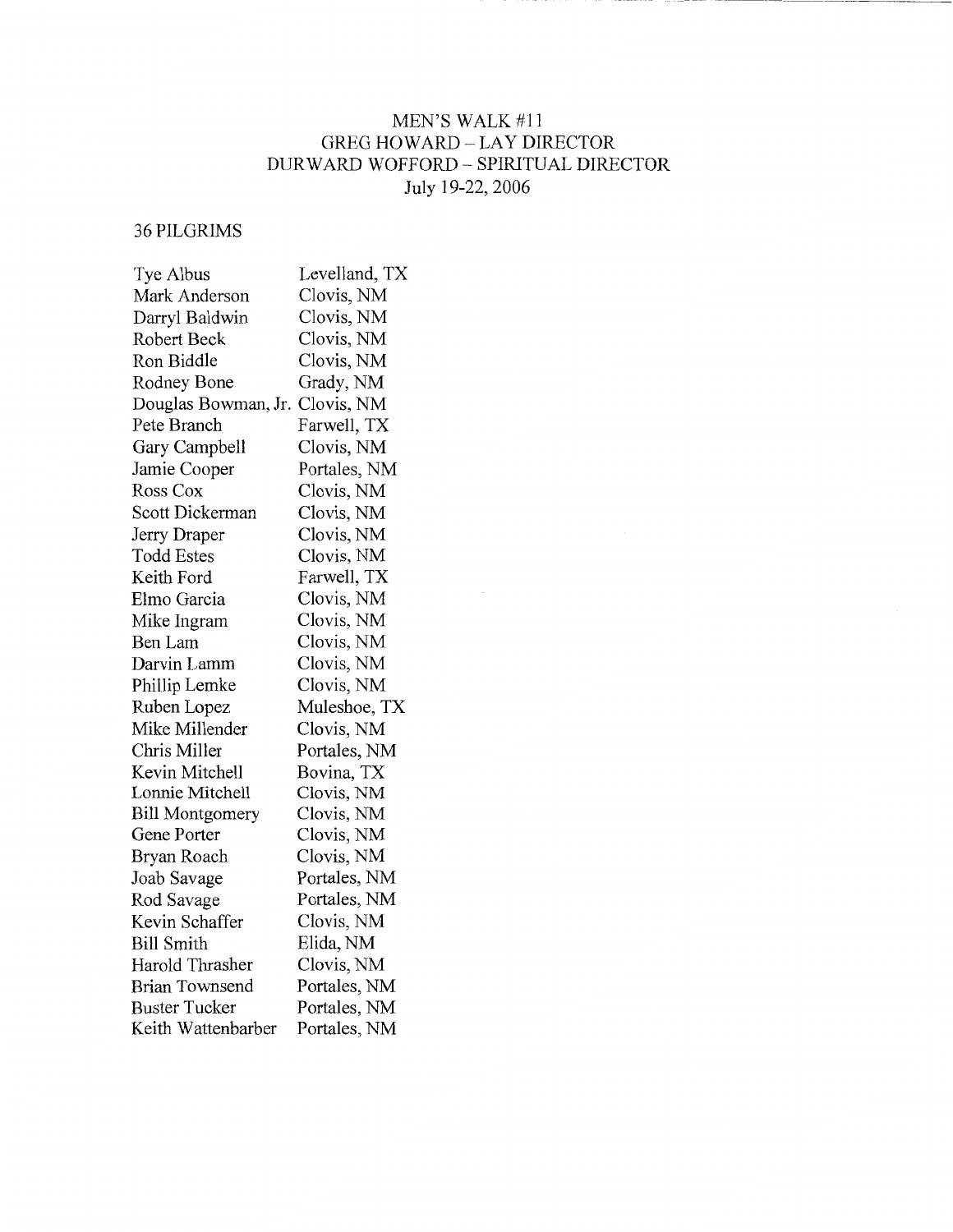#### MEN'S WALK #11 July 19-22, 2006 TEAM

Means of Grace, Sanctifying Grace

Greg Howard, LD Durward Wofford, SD Jim Beevers, ATL Brad Bender, ATL Clay Bracken, ALD James Chadwick, A TL L.C. Gonser, TL Tim Kasel, ALD Jim Kelly, ASD Robert Kerby, ASD Randy Mitchell, ALD John Mohon, ATL Todd Northcutt, PLD Dewey Pierce, TL Billy Rucker, ATL David Sanders, ATL Jason Schilling, TL Don Smith, TL Brent Strebeck, TL Lyn Tibbs, TL Kent Ware, BR Dee Woolam, ASD Neal Delk, MD Billy Dorden AMD

Life In Piety

Perseverance

**Priorities** Prevenient Grace Obstacles to Grace Fourth Day

Discipleship Changing Our World

Priesthood of All Believers Christian Action Growth Through Study Body of Christ

Justifying Grace

Angels Shawn Perkins Walter Beevers

Prayer Team Lee Hutchins Troy Christian Vane Dosher Robert Klump John Armstrong Loren Lockwood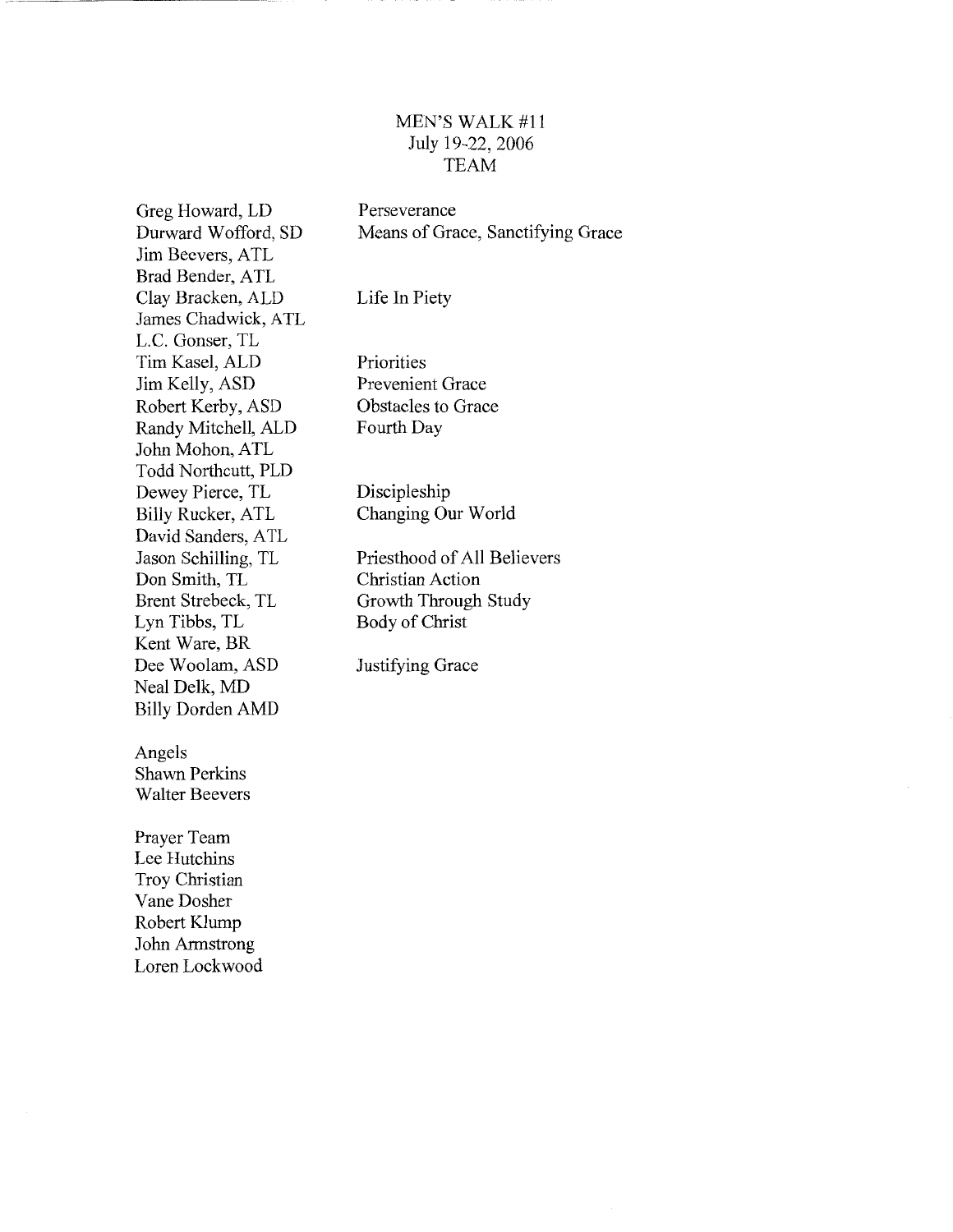Women's Walk #13 October 12-15, 2006 Sherry Best -- Lay Director Danny Sanders - Spiritual Director

# PILGRIMS

 $\bar{z}$ 

| Jule' Abernathy                 | Clovis, NM       |
|---------------------------------|------------------|
| Peggy Bowman                    | Clovis, NM       |
| Paula Burnett                   | Clovis, NM       |
| <b>Sharon Cissell</b>           | Portales, NM     |
| Eileen Coker                    | Clovis, NM       |
| Angela Cowart                   | Clovis, NM       |
| Aundi Curtis                    | Clovis, NM       |
| Terri Damron                    | Clovis, NM       |
| Amy Draper                      | Clovis, NM       |
| Jodi Duncan                     | Clovis, NM       |
| Mitzi Estes                     | Clovis, NM       |
| Jennifer Harrison               | Bovina, TX       |
| Kathi Holland                   | Clovis, NM       |
| Melladee Hudson                 | Apple Valley, CA |
| Wanda Kelley                    | Texico, NM       |
| Elizabeth Lawrence              | Portales, NM     |
| Kari Lemke                      | Clovis, NM       |
| Mary Maulsby                    | Clovis, NM       |
| Crystal McDaniel                | Texico, NM       |
| Robyn Miller                    | Clovis, NM       |
| Judy Myrick                     | Clovis, NM       |
| Tammi O'Rear                    | Clovis, NM       |
| <b>Shelly Porter</b>            | Miami, NM        |
| Jill Roberts                    | Clovis, NM       |
| Rene' Sartin                    | Clovis, NM       |
| Sandra Taylor-Sawyer Clovis, NM |                  |
| Michele Schaffer                | Clovis, NM       |
| <b>Brook Smith</b>              | Clovis, NM       |
| Lesa Tavarez                    | Clovis, NM       |
| La Leah Thorn                   | Boys Ranch, TX   |
| Becky Tidwell                   | Clovis, NM       |
| Wanda Tydingco                  | Clovis, NM       |
| Deedee Van Beenen               | Apple Valley, CA |
| Jo Ann Walker                   | Farwell, TX      |
| Debbie Westbrook                | Clovis, NM       |
| Leigh Willmon                   | Clovis, NM       |